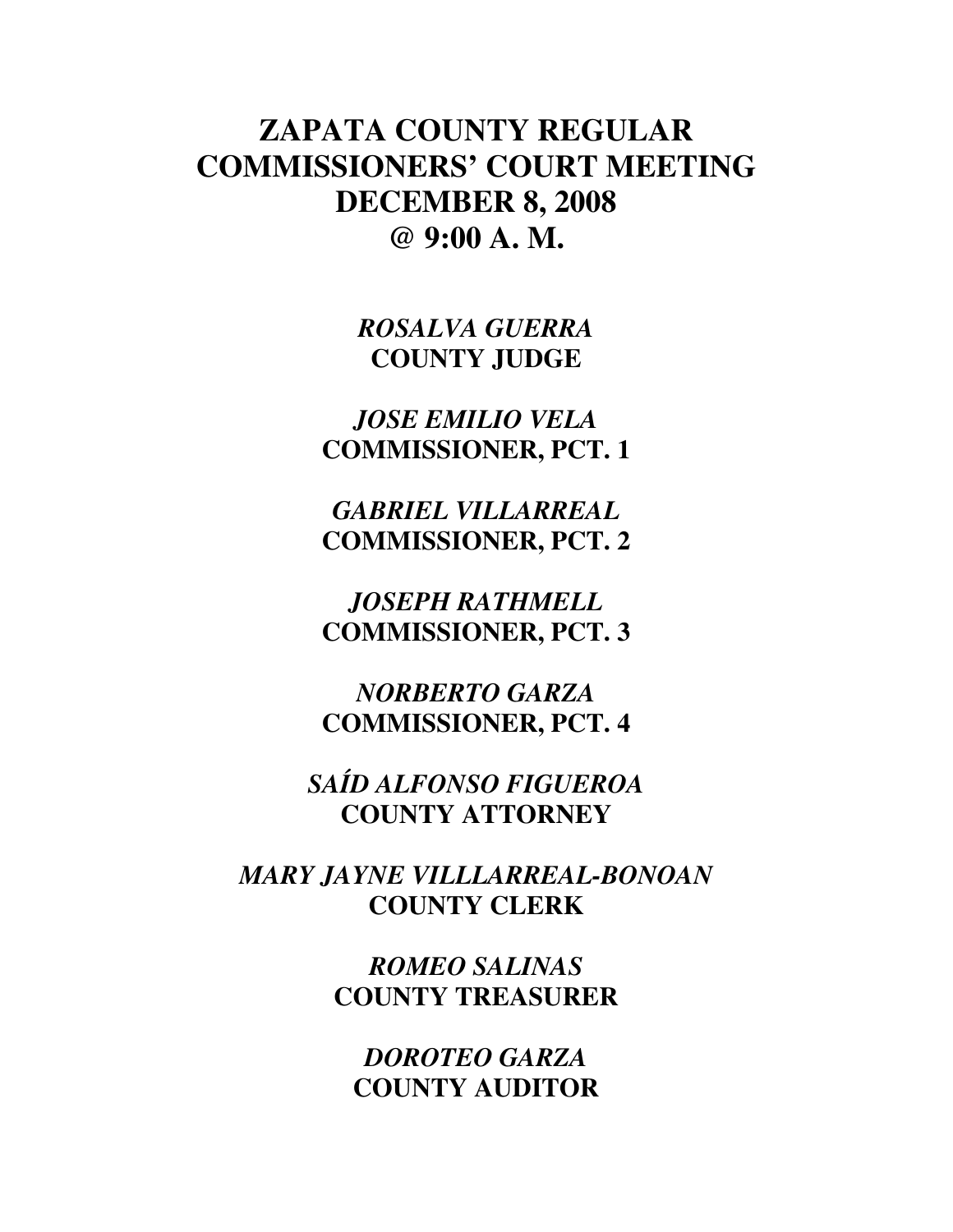# **ZAPATA COUNTY COMMISSIONERS' COURT**

# **NOTICE OF OPEN MEETING**

#### **DATE OF MEETING: DECEMBER 8th, 2008 AT 9:00 A.M. STREET LOCATION: 200 E. 7TH AVE, FIRST FLOOR LOCATION: ZAPATA COUNTY COURTHOUSE, ZAPATA, TEXAS 78076**

#### **AGENDA**

- A. Call meeting to order December 8, 2008 at 9 A.M.
- B. Pledge of Allegiance
- C. Prayer

#### **DELIBERATE AND CONSIDER ACTION ON THE FOLLOWING ITEMS:**

- D. Approval of Invoices
- E. Minutes of Commissioners Court Meeting
- F. Departmental Reports:

| <b>County Treasurer</b> | County Auditor                   |
|-------------------------|----------------------------------|
| County Clerk            | Tax Assessor/Collector           |
| District Clerk          | Justice of Peace, Pct.1, 2, 3, 4 |
| <b>County Sheriff</b>   | <b>County Attorney</b>           |

- G. Communications
	- Discuss matters for decorating the Zapata County Plaza for the Lighting Parade Day to be held on December 11, 2008. **[Requested by Commissioner Joe Rathmell, Pct. 3]**
- H. To approve the creation of an ordinance prohibiting the establishment of adult oriented businesses within the Zapata County Falcon Lake Zone Area. **[Requested by Commissioner Joe Rathmell, Pct. 3]**
- I. To name Armando Vela as crew leader at his present salary of \$13.59/hr. **[Requested by Commissioner Gabriel Villarreal, Pct. 2]**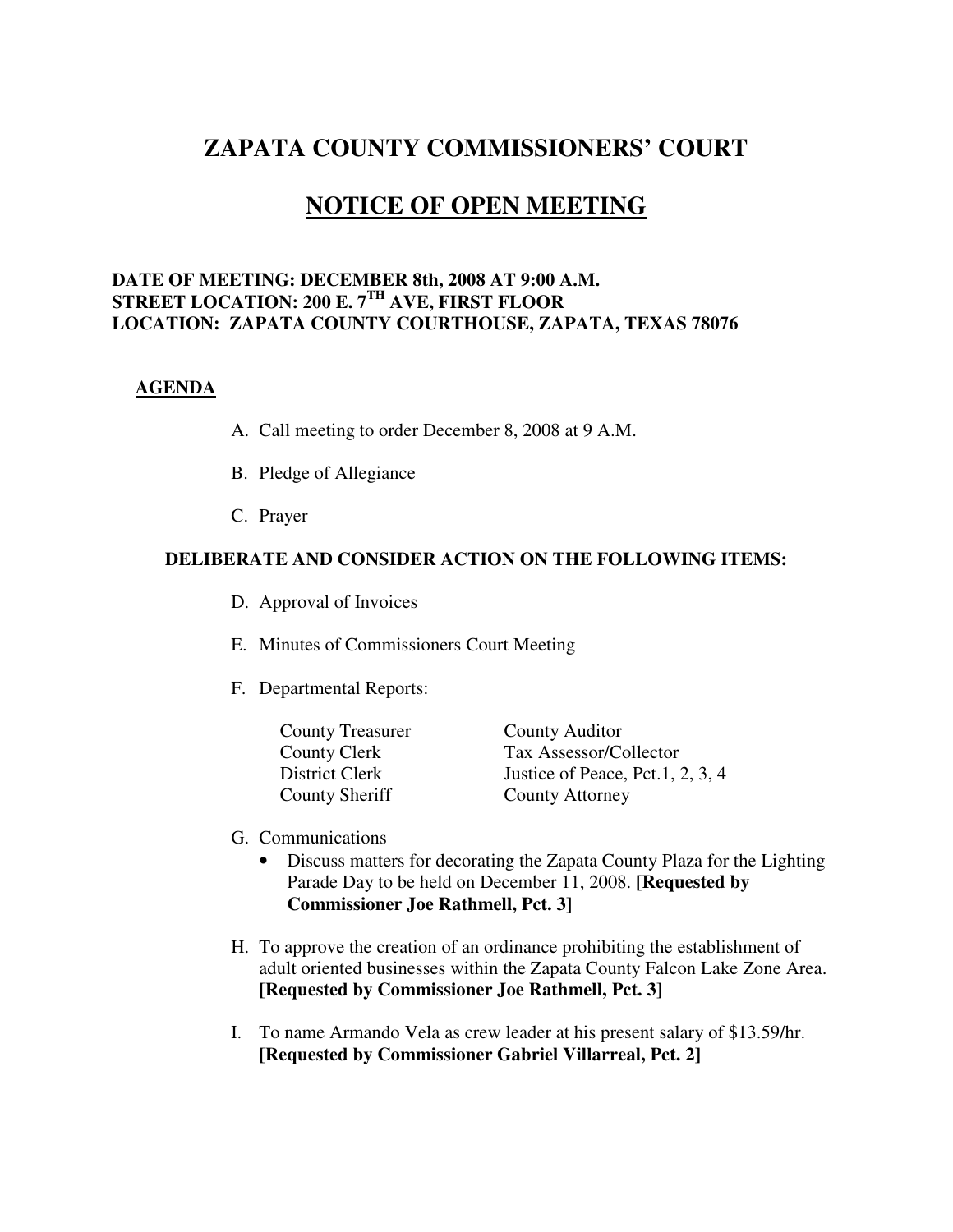- J. To appoint Abel Guerra as heavy equipment operator at a salary of \$13.59/hr. (Funds are budgeted and available). **[Requested by Commissioner Gabriel Villarreal, Pct. 2]**
- K. Open and review bid proposals for land purchase at Chihuahua to be used as county park. **[Requested by Commissioner Jose Emilio Vela, Pct. 1]**
- L. To review and possibly amend the existing contract with the Zapata County Medical Group. **[Requested by Commissioner Jose Emilio Vela, Pct. 1]**
- M. To authorize purchase of a laptop computer for Pct. 1 Commissioner to be used strictly for county business. (Expense to be allocated from Pct. 1 discretionary fund not to exceed \$800.00) **[Requested by Commissioner Jose Emilio Vela, Pct. 1]**
- N. To award the Zapata County Waterworks, Water Treatment Plant Expansion construction contract. **[Requested by Jacob Rathmell, P.E. and Mario Gonzalez-Davis, Project Coordinator]**
- O. To place Juan Rene Guzman as assistant mechanic and truck driver at \$10.59/hr. **[Requested by County Shop Supervisor Jose F. Mendoza]**
- P. To consider and/or approve the installation of readable and visible 15 mph signs in the area of Falcon West. **[Requested by Myrna Manson]**
- Q. Clarification on status of payment for previously approved request of \$15,000.00 passed by Commissioners' Court as item "T" on October 14, 2008. Funds were requested in addition to previously approved 2008-2009 Fiscal Year Budget. **[Requested by Zapata County Chamber of Commerce]**
- R. To allow the use of the Little League Field or Softball Field by the Zapata Youth Football League. **[Requested by Fada Burnham]**
- S. To approve lease between Zapata County and Westat for the National Health and Nutrition Examination survey's mobile examination center. **[Requested by County Judge Rosalva Guerra]**
- T. To appoint two members for a two year term, serving staggered terms, to the Zapata County Appraisal District Board of Directors**. [Requested by County Judge Rosalva Guerra]**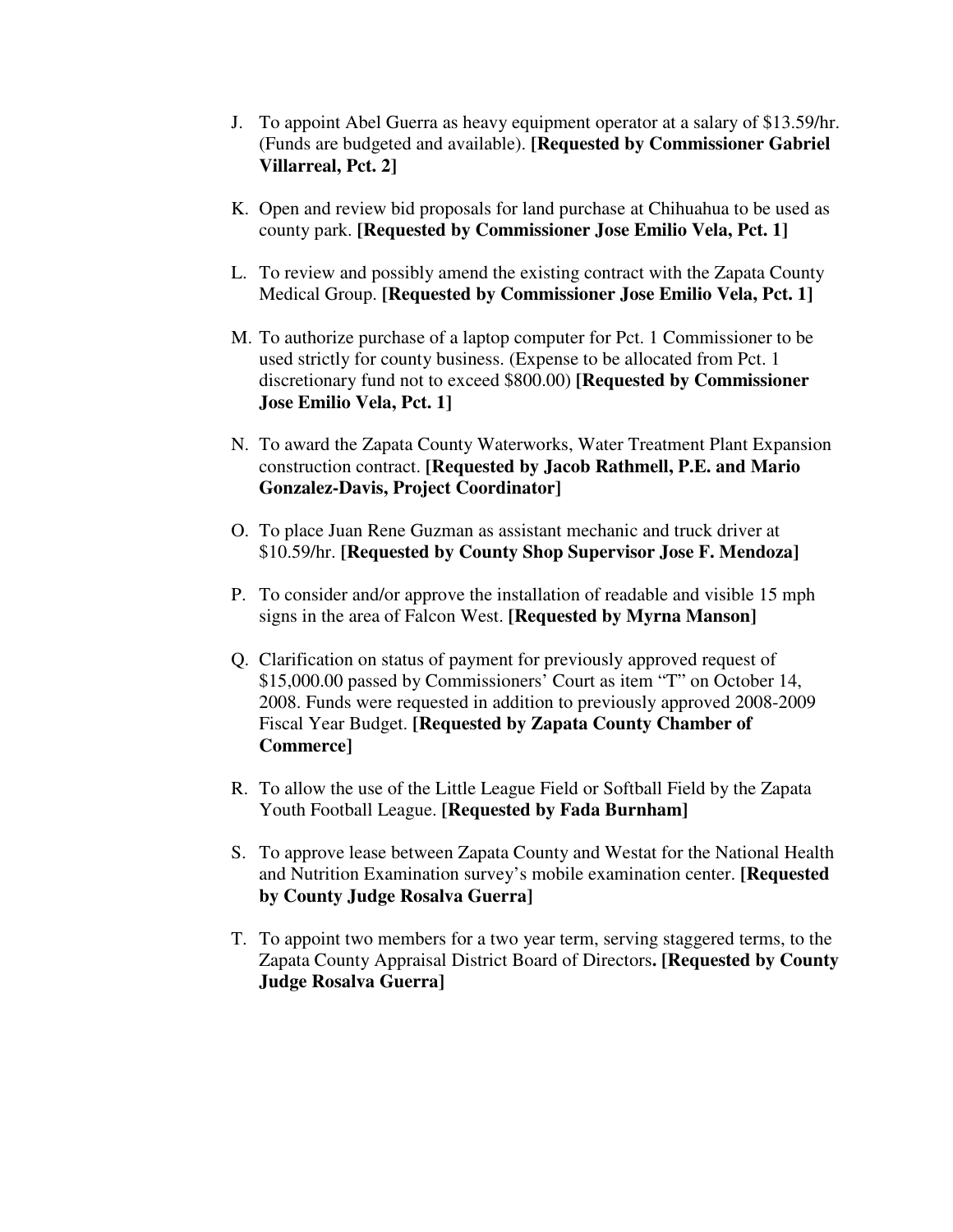U. To install street lights at the following locations:

1. 5215 South Siesta Lane

2. Sierra Vista Lane in FLW Subdivision

#### **[Requested by Commissioner Joe Rathmell, Pct. 3]**

 V. To approve the installation of a speed bump on Lago Vista Street in FLW Subdivision. **[Requested by Commissioner Joe Rathmell, Pct. 3]** 

W. To approve street lights at the following locations:

- 701 Delmar (alley) and  $7<sup>th</sup>$  Ave. –Zapata townsite
- 510 Elm (alley) and  $6^{th}$  Ave. Zapata townsite

**[Requested by Commissioner Jose Emilio Vela, Pct. 1]** 

- **X.** To consider and/or approve the installation of two speed bumps to be placed in the area of Lago Vista to control traffic. **[Requested by Myrna Manson]**
- **Y.** To approve the use of the Show Barn for a 4H/FFA prospect show on January 9, 10, & 11, 2009. **[Requested by Bonnie Ochoa]**

### **REPORTS/PUBLIC PARTICIPATION**

- **Z.** Zapata County Medical Group monthly report. (Nov**.). [Requested by Mike Chapa, Director Indigent Health Care]**
- **AA.** Presentation by Corrections Corporation of America (CCA) on a possible operational proposal to deal with the Zapata County Regional Jail. **[Requested by Commissioner Jose Emilio Vela, Pct. 1]**

### **EXECUTIVE SESSION**

**Note 1 Gov't Code Ann 555.071, Consultation with Attorney Note 2 Gov't Code Ann 551.072, Real Property Note 3 Gov't Code Ann 551.074, Personnel Matters Note 4 Gov't Code Ann 551.076, Security** 

**The Commissioners' Court will consider the following items in Executive Session. The Commissioners' Court may also consider any other matter posted on the agenda if there are issues that require consideration in Executive Session and the Commissioners' Court announces that the item will be considered during Executive Session.** 

**ADJOURN**